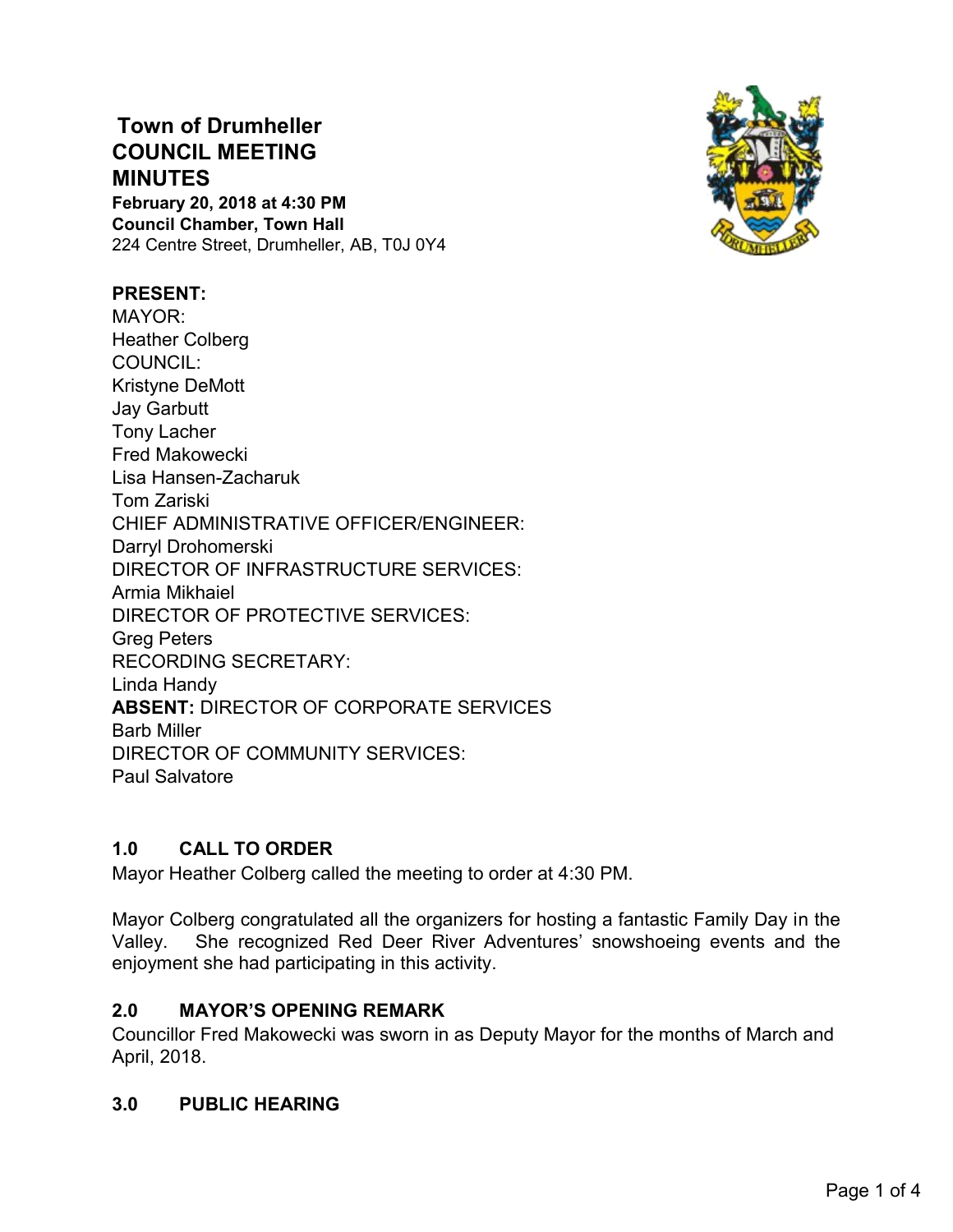Regular Council Meeting Minutes February 20, 2018

## **4.0 ADOPTION OF AGENDA**

Councillor Jay Garbutt asked for two additions to the agenda:

14.1 Labour Matter

14.2 Land Matter

**MO2018.32** Garbutt, Hansen-Zacharuk moved to adopt the agenda as amended. Carried unanimously.

#### **5.0 MINUTES**

### **5.1. ADOPTION OF REGULAR COUNCIL MEETING MINUTES**

5.1.1 Regular Council Meeting Minutes of February 5, 2018

**MO2018.33** Garbutt, DeMott moved to adopt the Regular Council Meeting Minutes of February 5, 2018 as presented. Carried unanimously.

#### **5.2. MINUTES OF MEETING PRESENTED FOR INFORMATION**

### **5.3. BUSINESS ARISING FROM THE MINUTES**

#### **7.0 COMMITTEE OF THE WHOLE RECOMMENDATIONS**

#### **8.0 REQUEST FOR DECISION REPORTS**

#### **8.1 CAO**

8.1.1 Bylaw 08.17 being a bylaw to authorize Council to incur indebtedness by issuance of debenture in the amount of \$485,000 for the purpose of constructing a Sanitary Lift Station in East Coulee – second and third readings

D. Drohomerski advised that Council gave first reading to Bylaw 08.17 on July 24, 2017 which authorizes borrowing for the replacement of the East Coulee Lift Station with a total project cost of \$1.37M. He further explained that the current lift station is 35 years old and has been on the replacement list for several years due to corrosion. The total amount of federal and provincial funds accessed is \$885,000 leaving the Town's portion of \$485,000 to be obtained from other sources either through borrowing or reserves. The consulting services contract has been awarded to WSP Engineering in the amount of \$67,478.88. D. Drohomerski recommended that Council proceed to second and third readings to allow for the construction of the East Coulee Lift Station.

**MO2018.34** Garbutt, Zariski moved for second reading of Bylaw 08.17.

In response to questions from Council, D. Drohomerski confirmed that the reserves are currently at \$3.1M however with debenture payments scheduled in 2018, reserves will be at \$2.8M. He further recommended borrowing for capital projects that have a lifespan of 25-30 years, such as the lift station, as the cost is spread across these years.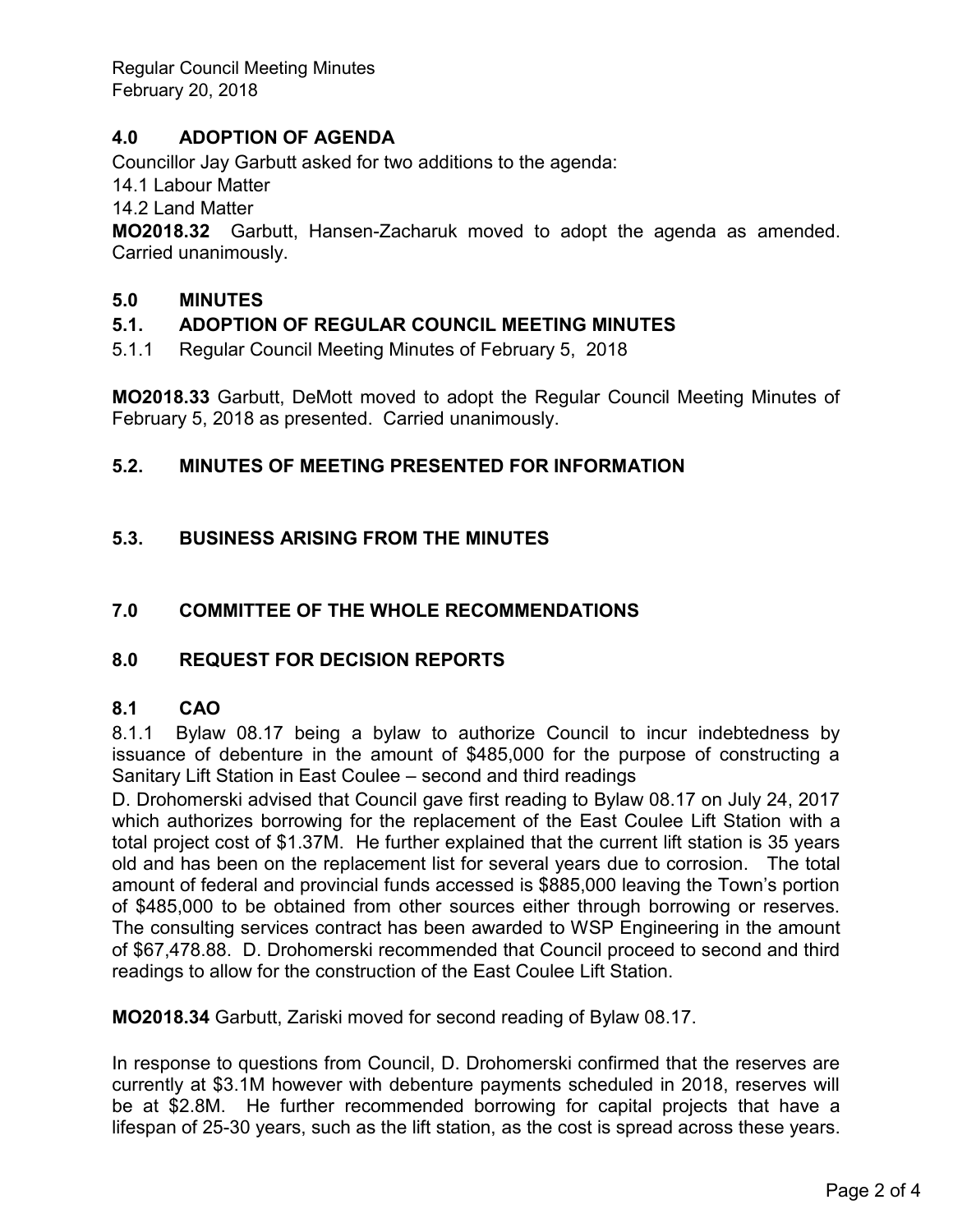Regular Council Meeting Minutes February 20, 2018

Councillor J. Garbutt stated that any time the municipality can cost share with higher levels of government to pay for crucial infrastructure is good. Further to this, Councillor J. Garbutt explained that the wastewater reserve is not sufficient to take a withdrawal of this magnitude. D. Drohomerski explained that normally consultant fees are 10% of the construction costs, meaning that the total project costs may come in lower based on the consultant fee of \$67,478.88. He further explained that the Federal / Provincial government grant funding is based on a 50/50 split up to \$685,000; if the total project cost is lower, their contribution will only be half. He further explained that it is anticipated that the project will be completed by the end of summer.

Vote on Motion:

Carried unanimously.

**MO2018.35** Lacher, Hansen-Zacharuk moved third reading of Bylaw 08.17. Carried unanimously.

# **8.2 DIRECTOR OF INFRASTRUCTURE SERVICES**

# **8.3 DIRECTOR OF CORPORATE SERVICES**

## **8.4. DIRECTOR OF COMMUNITY SERVICES**

8.4.1 Bylaw 01.18 being a bylaw to regulate mobile vending – first reading (tabled) MO2018.25 Garbutt, Lacher moved first reading of Bylaw 01.18

Mayor H. Colberg asked D. Drohomerski to provide an explanation on first reading of bylaws as outlined in Council's Procedure Bylaw. D. Drohomerski explained that first reading of a bylaw is to be done without showing favoritism. He explained that following first reading of the Bylaw, Administration will ask for public input on the bylaw and incorporate any amendments during second reading of the Bylaw.

Vote on MO2018.25 Carried unanimously.

Councillor T. Zariski explained that first reading of a bylaw does not mean that Council is in favour of the bylaw; it means that Council is then able to further analyze and make amendments at second reading. Councillor J. Garbutt explained that Council can also review their Procedural Bylaw if they do not like this or any procedure outlined in the bylaw.

Mayor H. Colberg thanked Deputy Mayor T. Zariski for his assistance, direction and attendance at meetings in her absence. She stated that Tom exemplifies a perfect Deputy Mayor.

## **8.5 DIRECTOR OF PROTECTIVE SERVICES**